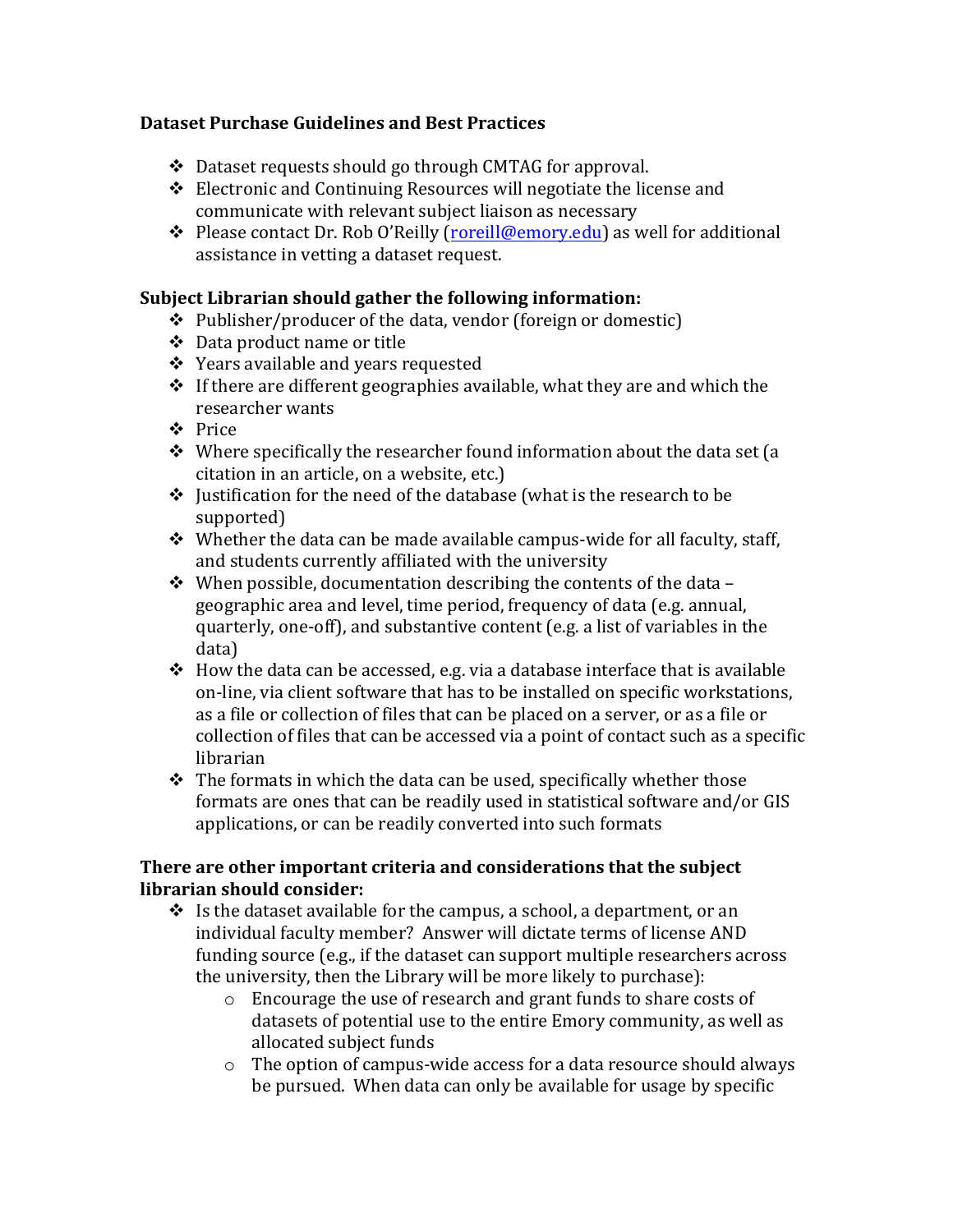individuals or departments, purchases should be funded through the resources of those parties.

- $\cdot$  Price, and whether it's an outright purchase or if access is time-limited or "leased"
	- $\circ$  If retaining of data or destruction of data is a requirement (note that this is unenforceable by Emory, and can not be supported)
- $\div$  How many researchers are likely to use the data product
- $\cdot$  Can data that were used for analysis done by a researcher (faculty and/or student) in the research process be publicly shared to comply with journals that have a data sharing policy? Note that the data availability policies of some journals now require authors of submitted manuscripts to provide not just the dataset that was actually analyzed in the manuscript but also the source data that were cleaned and assembled into that analyzed dataset. Journals will make exceptions for data that cannot be shared for terms-of-use reasons, so it will be helpful to have this matter clarified so that the information can be shared with people who wish to use the data.
- $\div$  Can the data be shared with folks at another university also working on the project? Is this a need for the primary users of the data set?
- $\div$  Does the vendor/provider require any user of the data to sign a confidentiality agreement or the like to make use of the data? Are there any other sorts of administrative overhead associated with the resource?

## **Examples of Data Collection Policies at Other Libraries:**

\* Brown University: http://library.brown.edu/about/datacenter/ and http://library.brown.edu/about/datacenter/DataCollDevPolicy\_08-20-10.docx

\* McMaster University: http://library.mcmaster.ca/maps/Library\_Data\_Service\_Collection\_Policy.pdf

\* James Madison University: http://www.lib.jmu.edu/faculty/datasetcdpolicy.aspx

\* MIT: http://libraries.mit.edu/guides/subjects/data/access/acquisition.html and http://libguides.mit.edu/ssds/suggest

\* Michigan State University: http://libguides.lib.msu.edu/dataservicescollectiondevpolicy

\* Northwestern University: http://www.library.northwestern.edu/librariescollections/evanston-campus/government-information/social-science-dataservices/policies

\* University of British Columbia: http://data.library.ubc.ca/guide/collections\_policy.html